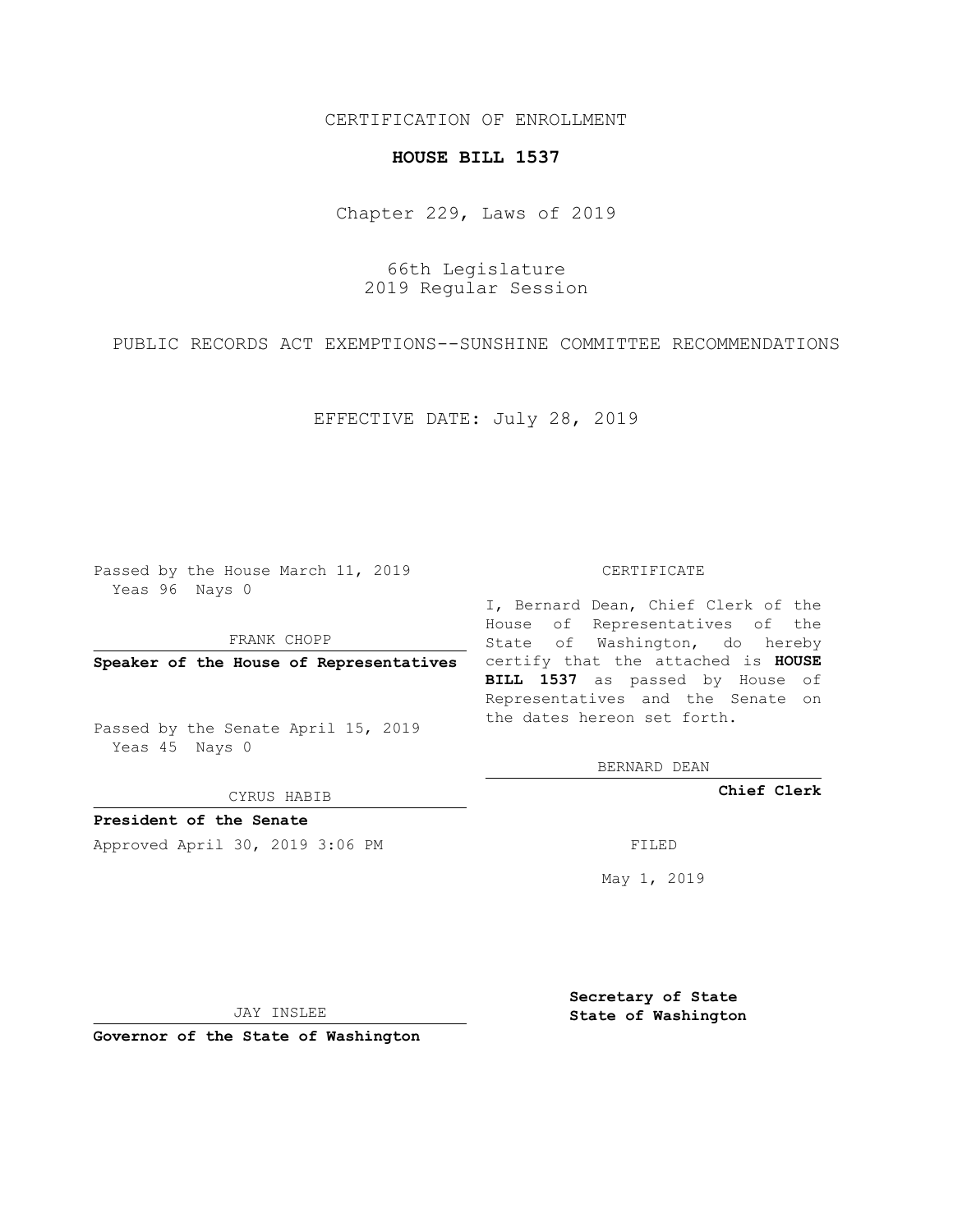| HOUSE BILL 1537 |  |  |
|-----------------|--|--|
|-----------------|--|--|

Passed Legislature - 2019 Regular Session

**State of Washington 66th Legislature 2019 Regular Session**

**By** Representatives Springer and Van Werven

Read first time 01/23/19. Referred to Committee on State Government & Tribal Relations.

1 AN ACT Relating to sunshine committee recommendations; amending 2 RCW 42.56.250; and repealing RCW 42.56.340.

3 BE IT ENACTED BY THE LEGISLATURE OF THE STATE OF WASHINGTON:

4 **Sec. 1.** RCW 42.56.250 and 2018 c 109 s 17 are each amended to 5 read as follows:

6 The following employment and licensing information is exempt from 7 public inspection and copying under this chapter:

8 (1) Test questions, scoring keys, and other examination data used 9 to administer a license, employment, or academic examination;

10 (2) All applications for public employment other than for 11 vacancies in elective office, including the names of applicants, 12 resumes, and other related materials submitted with respect to an 13 applicant;

14 (3) Professional growth plans (PGPs) in educator license renewals 15 submitted through the eCert system in the office of the 16 superintendent of public instruction;

 (4) The following information held by any public agency in personnel records, public employment related records, volunteer rosters, or included in any mailing list of employees or volunteers of any public agency: Residential addresses, residential telephone numbers, personal wireless telephone numbers, personal email

p. 1 HB 1537.SL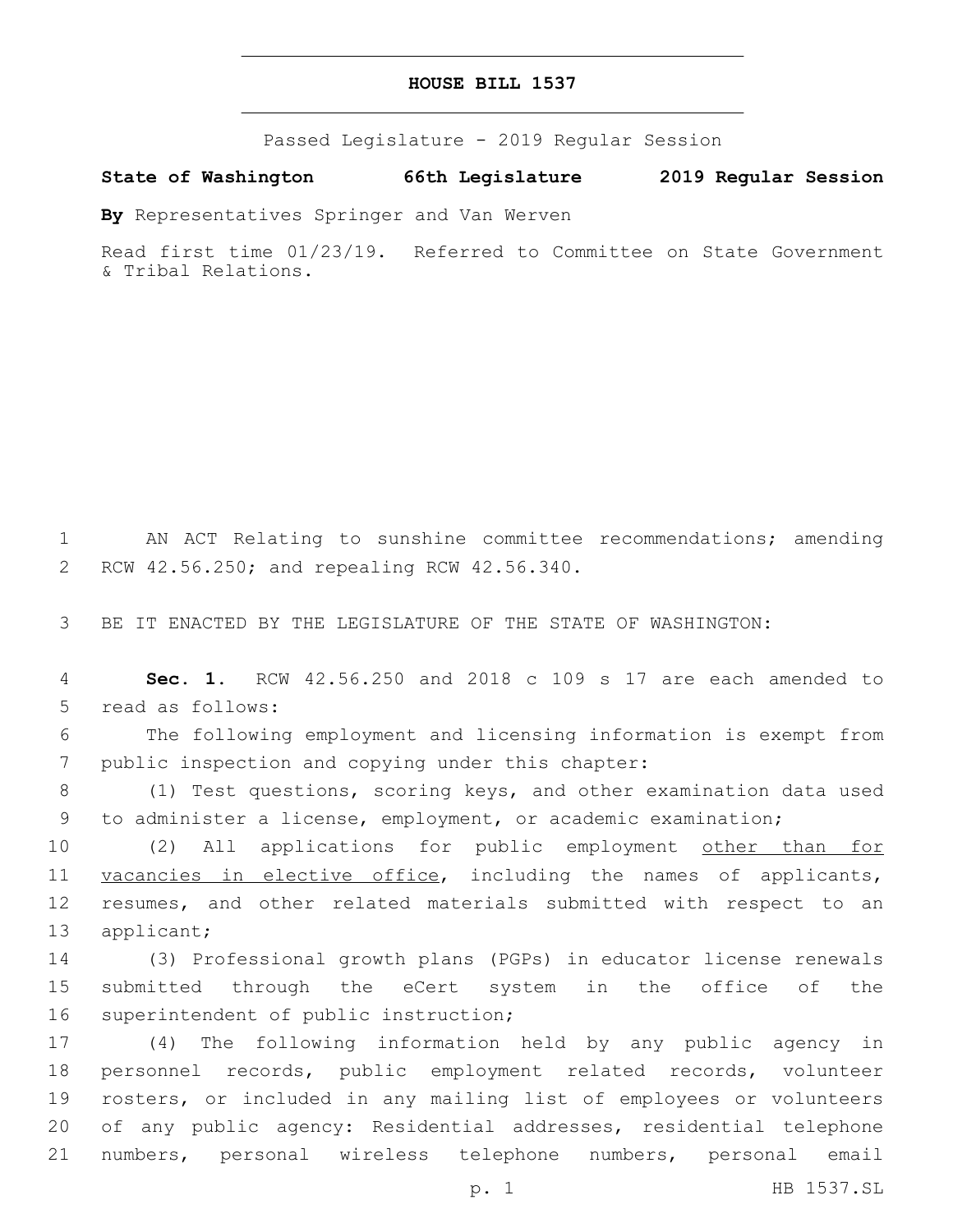addresses, social security numbers, driver's license numbers, identicard numbers, and emergency contact information of employees or volunteers of a public agency, and the names, dates of birth, residential addresses, residential telephone numbers, personal wireless telephone numbers, personal email addresses, social security numbers, and emergency contact information of dependents of employees or volunteers of a public agency. For purposes of this subsection, "employees" includes independent provider home care workers as 9 defined in RCW 74.39A.240;

 (5) Information that identifies a person who, while an agency employee: (a) Seeks advice, under an informal process established by the employing agency, in order to ascertain his or her rights in connection with a possible unfair practice under chapter 49.60 RCW against the person; and (b) requests his or her identity or any 15 identifying information not be disclosed;

 (6) Investigative records compiled by an employing agency conducting an active and ongoing investigation of a possible unfair practice under chapter 49.60 RCW or of a possible violation of other federal, state, or local laws prohibiting discrimination in 20 employment;

 (7) Criminal history records checks for board staff finalist 22 candidates conducted pursuant to RCW 43.33A.025;

 (8) Except as provided in RCW 47.64.220, salary and benefit information for maritime employees collected from private employers under RCW 47.64.220(1) and described in RCW 47.64.220(2);

 (9) Photographs and month and year of birth in the personnel files of employees and workers of criminal justice agencies as defined in RCW 10.97.030. The news media, as defined in RCW 5.68.010(5), shall have access to the photographs and full date of birth. For the purposes of this subsection, news media does not include any person or organization of persons in the custody of a criminal justice agency as defined in RCW 10.97.030;

 (10) The global positioning system data that would indicate the location of the residence of a public employee or volunteer using the 35 global positioning system recording device; and

 (11) Until the person reaches eighteen years of age, information, otherwise disclosable under chapter 29A.08 RCW, that relates to a future voter, except for the purpose of processing and delivering ballots.39